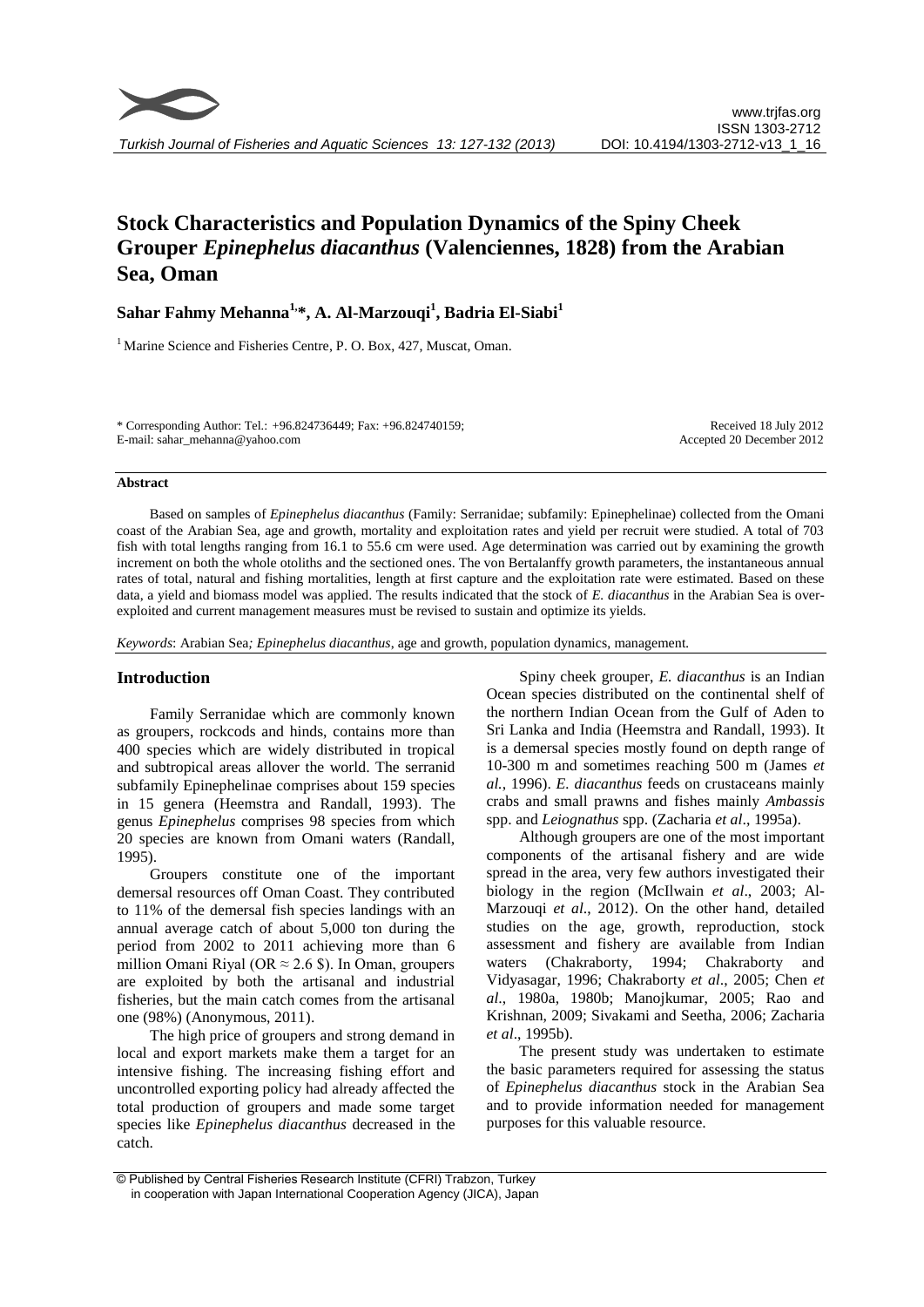# **Materials and Methods**

#### **Collection of Samples**

Fish samples of *E. diacanthus* were collected from the Oman coast of the Arabian Sea from September 2007 to September 2008 during five demersal surveys (Fish Resources Assessment Survey of the Arabian Sea Coast of Oman Project). These surveys covered the area between Ras Al-Hadd in the north and the Omani Yemeni border in the south between depths of 20 to 250 m (Figure 1). The surveys were with an average duration of 47 days and carried out using RV Al Mustaqila I. RV Al Mustaqila I is of 47 m length overall, has a beam of 12.5 m, horsepower of 3602 and a displacement of 1745 ton. All tows were carried out during daylight hours, and for each station, the trawl target distance of 2 nm at speed over the ground of 3.5 knots. The trawl net used was 35 m long headline and 38 m long ground line. The cod-end with a nominal inside mesh measurement of 40 mm and included an extension section to match with the back end of the trawl and ensure correct filtration. In untrawlable areas, fish traps were used. These traps are of Omani style with diameter of 2 m, high of 1.03 m, a single opening of 0.68 X 0.56 m and a mesh size of 98 mm. The traps are strengthened with 0.5 inch iron bars and weighed with two 5 Kg weights per trap. The total length to the nearest millimeter and total weight to the nearest 0.1

gram were measured. Sex and otoliths were taken for each specimen.

#### **Age Determination**

Both whole and sectioned otoliths were used for age determination of *E. diacanthus*. Annual rings on the whole otolith were identified and counted using optical system consisting of Zeiss research microscope at  $4 \times$  and  $10 \times$  magnifications connected to AxioCam HRC and Ziess KL 1500 LCD using transmitted light. For otolith sectioning, the left otolith was embedded in clear epoxy resin and sectioned using a Buehler Isomet low-speed saw containing a diamond wafering blade which cuts a thin section (300  $\mu$ m) through the nucleus. A grinding wheel fitted with silicon carbide paper with different grit sizes (400 to 1200 grit) flushed with water was used to remove excess resin on the face of the sections and to provide a polished face for viewing. The section is then mounted on a glass slide and read under a Zeiss compound microscope equipped with zoom lens and (magnification up to  $60\times$ ) using transmitted light.

The total otolith radius and the radius of each annulus were measured to the nearest 0.001 mm. The total radius of each otolith was plotted against the total fish length to determine the body length-otolith radius relationship. The total lengths of the previous ages were back-calculated using Lee's (1920) equation.



**Figure 1.** Distribution of *Epinephelus diacanthus* in the Arabian Sea during the survey Age determination.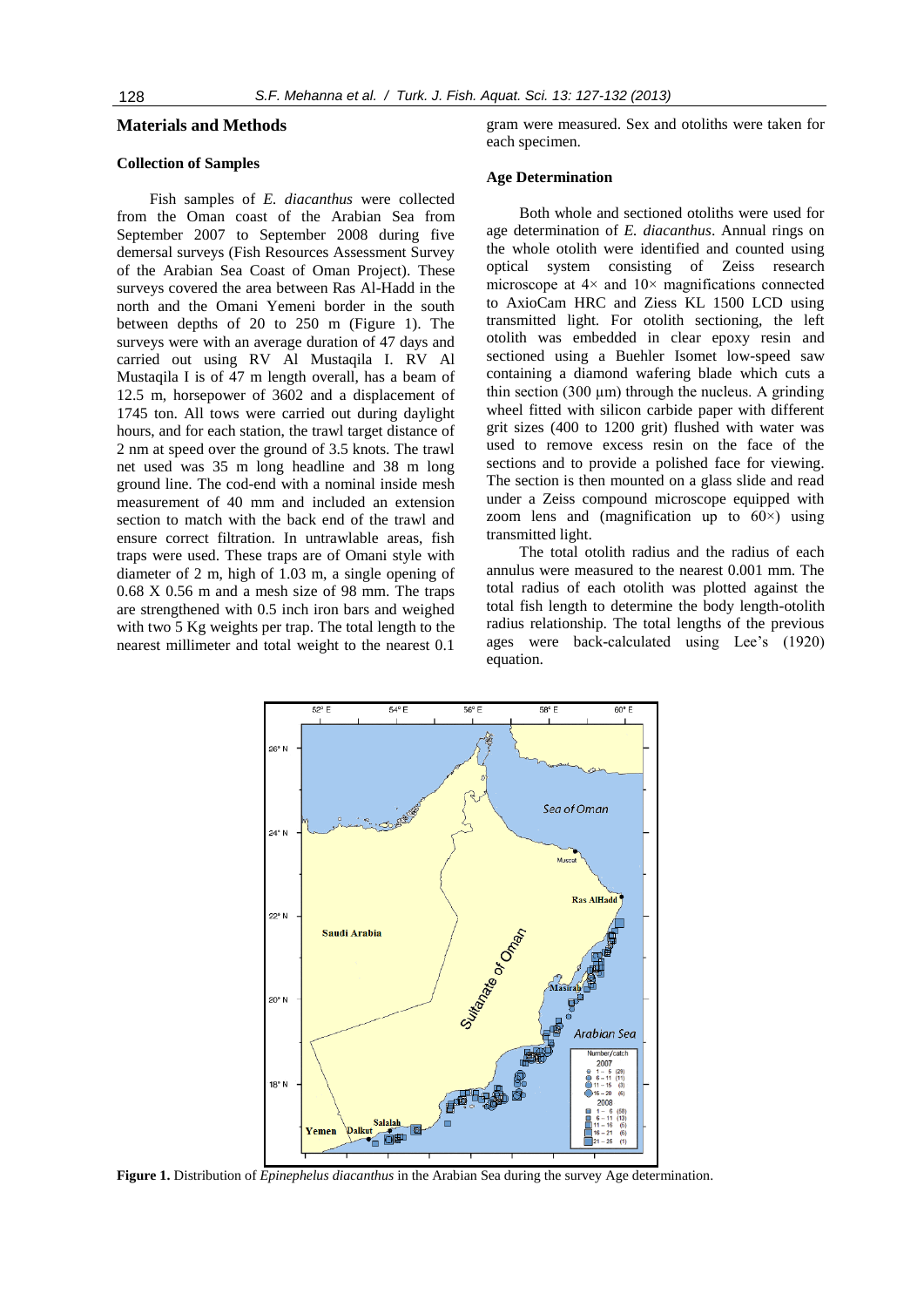### **Growth Parameters**

The back-calculated lengths were applied to a Ford (1933) and Walford (1946) plot to estimate the von Bertalanffy growth parameters  $(L_{\infty}$  and K). While the growth performance index (ø') was estimated using the formula of Pauly and Munro (1984) as

 $\varnothing$ ' = log K + 2 log L<sub> $\infty$ </sub>.

#### **Mortality and Exploitation Rates**

The total mortality coefficient (Z) was estimated using the Linearized catch curve of Pauly (1983). Natural mortality coefficient (M) was estimated as the geometric mean for three methods; Ursin (1967) method which is expressed as  $M = W^{-1/3}$  where W is the total weight of fish, Pauly's (1980) formula and Hoenig's (1983) equation as Ln (M) =  $1.44 - 0.982 *$ Ln  $(t_{\text{max}})$  where  $t_{\text{max}}$  is the maximum observed age.

Fishing mortality coefficient (F) was estimated as Z-M while the exploitation ratio (E) was computed using the formula of Gulland (1971) as  $E = F/Z$ .

# **Length at First Capture**

The length at first capture  $(L<sub>c</sub>)$  was estimated by the analysis of catch curve using the method of Pauly (1984).

#### **Per-Recruit Analysis**

Relative yield per recruit Y'/R and relative biomass per recruit B'/R were estimated using the model of Beverton and Holt (1966) as modified by Pauly and Soriano (1986).

#### **Results and Discussion**

#### **Age and Growth**

Age and growth of fishes are of vital importance in the field of fisheries management. Information on age, growth parameters and mortality rates are the basic input data into the analytical models which used in assessing the status of the exploited fish stocks and consequently managing of these resources.

Otoliths were found to be a reliable and valid method for ageing *E. diacanthus* from Omani coast of the Arabian Sea (Figure 2). Body length-otolith radius relationship showed a strong correlation between the body length and otolith radius (Figure 3). Also, backcalculated lengths are in accordance with the observed lengths for the different age groups. On the other hand, whole otolith readings were 92% in agreement with sectioned otoliths readings and the number of annuli counted for each individual was similar for the two readings and there was a high congruence (93%) between the age estimations from the two methods.

The oldest fish of *E. diacanthus* examined was 9



**Figure 2.** Section and whole otolith for *Epinephelus diacanthus* of 47.6 cm TL.



**Figure 3.** Total length-otolith radius relationship for *Epinephelus diacanthus.*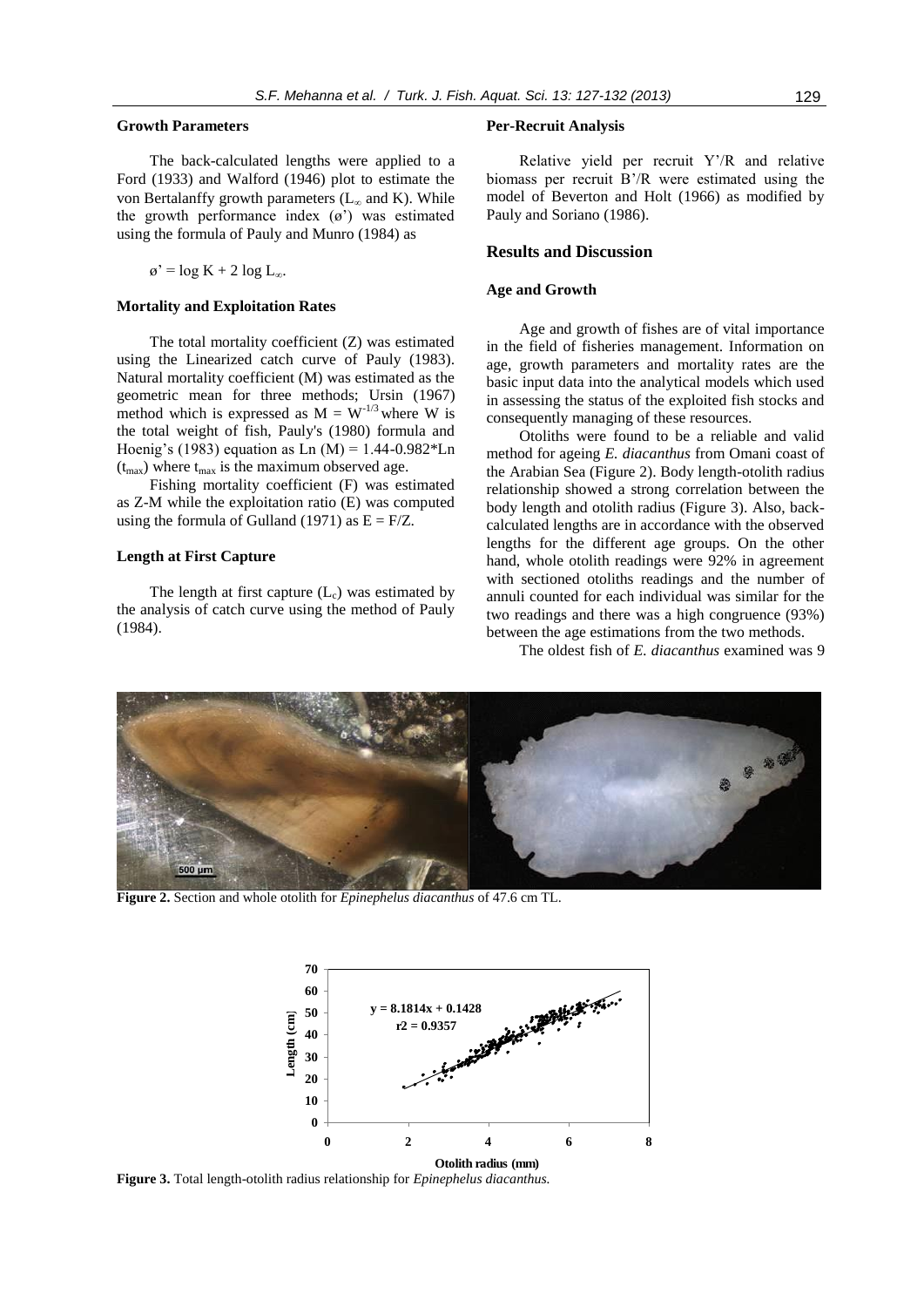years old. The back-calculated lengths at the end of each year of life were 21.52, 28.86, 35.09, 41.15, 45.42, 48.83, 50.84, 52.54 and 54.09 cm TL for age groups from 1 to 9 respectively.

Age readings indicated that *E. diacanthus* attains its highest growth rate in length during the first year of life, after which a gradual decrease in growth increment was observed with further increase in age. From age-length data, it was found the most frequent age groups in the catch the age group I and II where they contributed by 21 and 24% respectively.

The present age and length data are lower than those reported in the previous studies on the age and growth of *E. diacanthus*. Chakraborty (1994) stated that this species in Bombay waters grows to 22.9, 35.4, 42.1, 45.8 and 47.8 cm at the end of I-V years. The largest specimen observed by him from Bombay waters was 47.8 cm. Manojkumar (2005) gave higher values for length by age as 24.4, 37.2, 43.9, 47.4 and 49.2 cm at the completion of 1 to 5 years respectively. The difference here may be due to the method used, while they used length frequency analysis we used the otolith readings and back-calculated lengths.

#### **Growth Parameters**

The von Bertalanffy (Figure 4) growth parameters estimated using the back-calculations from otolith reading method were  $L_{\infty} = 61.0$  cm,  $W_{\infty} =$ 3183.8 g, K=  $0.22$  year<sup>-1</sup> and t<sub>o</sub> = -0.99 year. These values of growth parameters more or less similar to those estimated for the same species in different areas (Table 1).

#### **Growth Performance Index**

The growth performance index (ø') of *E. diacanthus* from the Arabian Sea was estimated as 2.87. The ø' value obtained was consistent with other estimates (Table 1). The difference in growth parameters and growth performance index between the different localities can be attributed to the difference in size-composition among species and to the method of analysis.

# **Mortality and Exploitation Rates**

The values estimated for total, natural and fishing mortality coefficients were 0. 86, 0.37 and 0.49 year<sup>-1</sup>, respectively. Exploitation ratio "E" was computed as 0.57 per year which was higher than the optimum one (0.5 as in Gulland, 1971 and 0.4 as in Pauly, 1987). This high value indicates that the stock of *E. diacanthus* in the Arabian Sea is overexploited.

#### **Length at First Capture**

The length at first capture (the length at which 50% of the fish is retained by the gear and 50% escape) was estimated as 21. 8 cm which is



**Figure 4.** von Bertalanffy plot for *Epinephelus diacanthus.*

**Table 1.** Growth parameters  $(L_{\infty}$  and K) and growth performance index  $(\varphi')$  of *Epinephelus diacanthus* from different localities

| Locality          | ⊷⊾   |      |         | Author                           |
|-------------------|------|------|---------|----------------------------------|
| Yemen             | 57.0 | 0.21 | 2.83    | Edwards and Shaher, 1991         |
| Bombay, India     | 50.2 | 0.61 | $3.19*$ | Chakraborty, 1994                |
| Bombay, India     | 49.4 | 0.59 | $3.16*$ | Chakraborty and Vidyasagar, 1996 |
| India             | 55.8 | 0.60 | 3.29    | Chakraborty et al., 2005         |
| India             | 51.2 | 0.65 | $3.23*$ | Manojkumar, 2005                 |
| Arabian Sea, Oman | 61.0 | 0.22 | 2.91    | The present study                |

 $*$ The  $\Omega$ ' value was estimated by the present authors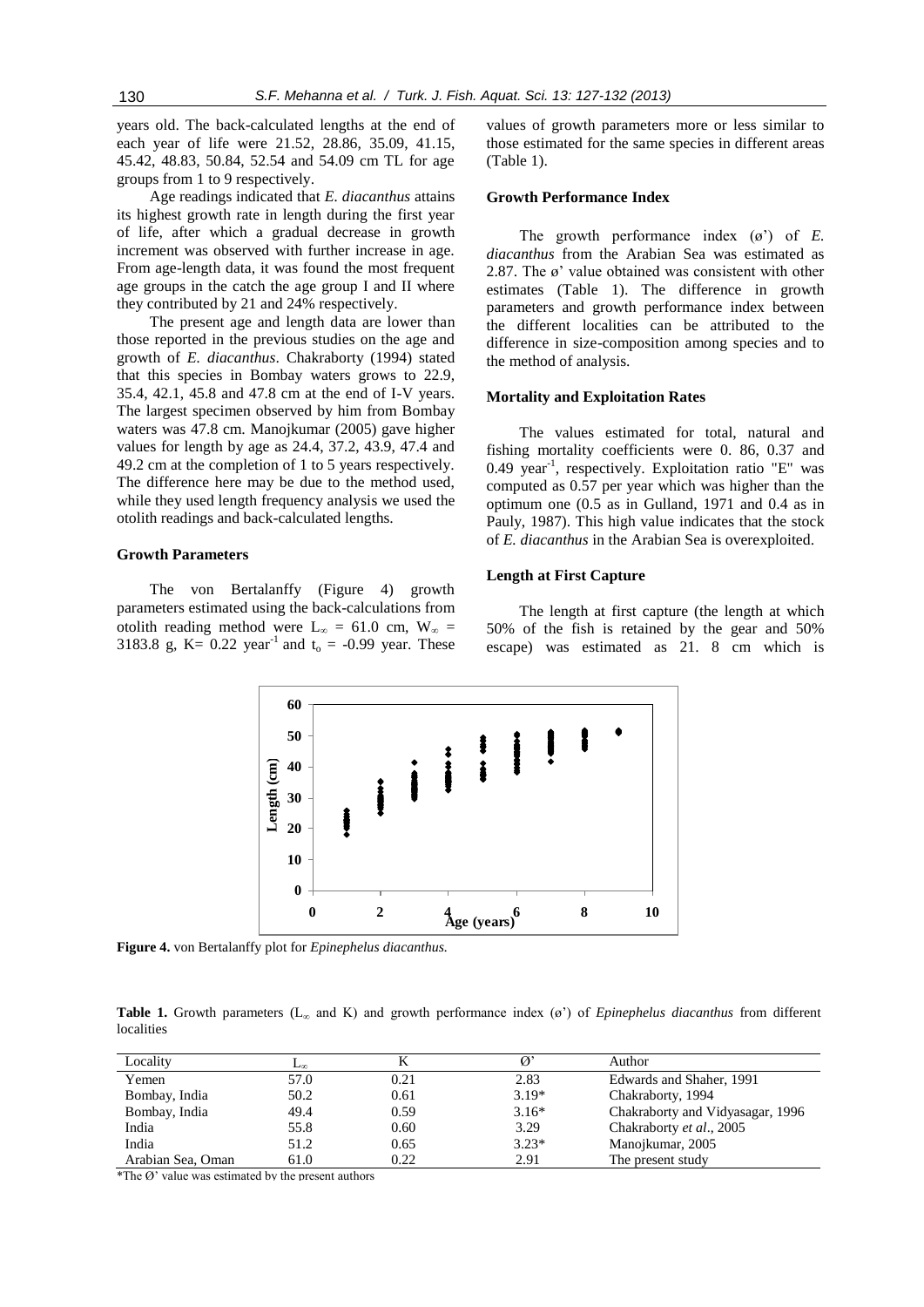corresponded to an age of one year (Figure 5). Also,  $L_{75\%}$  (the length at which 75% of the fish is retained in the gear) was estimated as 26.04 cm (1.8 year).

The length at first capture was smaller than length at first maturity for this species as recorded in Fishbase (28.1 cm TL). Therefore, the mesh sizes used should be increased to catch fish of about at least 30 cm length. This means that the exploited *E. diacanthus* must be protected till in order to share at least once in the spawning activity.

#### **Per-Recruit Analysis**

The relative yield-per-recruit Y'/R and relative biomass-per-recruit B'/R of *E. diacanthus* from the Arabian Sea were estimated (Figure 6). The results show that the maximum Y'/R was obtained at  $E= 0.57$ which equals the present value*.* As the exploitation rate increases beyond this value, Y'/R decreased. Also  $E_{0.5}$ , the exploitation level which maintains the spawning stock biomass at 50% of the virgin spawning biomass was estimated. The  $E_{0.5}$  estimate was 0.32 which was greatly lower than the current one.

# **Conclusion**

The grouper catch in the Arabian Sea coast of Oman showed a decreasing trend in the last three years and some serranid species became rare in the catch from them the *E. diacanthus* (personal observation in the landing sites). The results proved that the stock of *E. diacanthus* from Arabian Sea was overexploited and may not be reproductively resilient enough to recover from declined populations. For its management, the current exploitation rate must be reduced from 0.57 to 0.32 (43.8%) to maintain a sufficient spawning biomass as well as the length at first capture should be raised from 21.8 to about 30 cm (> recorded length at first maturity) to give each



**Figure 5.** Probability of capture curve for *Epinephelus diacanthus.*



**Figure 6.** Relative yield per recruit analysis for *Epinephelus diacanthus.*